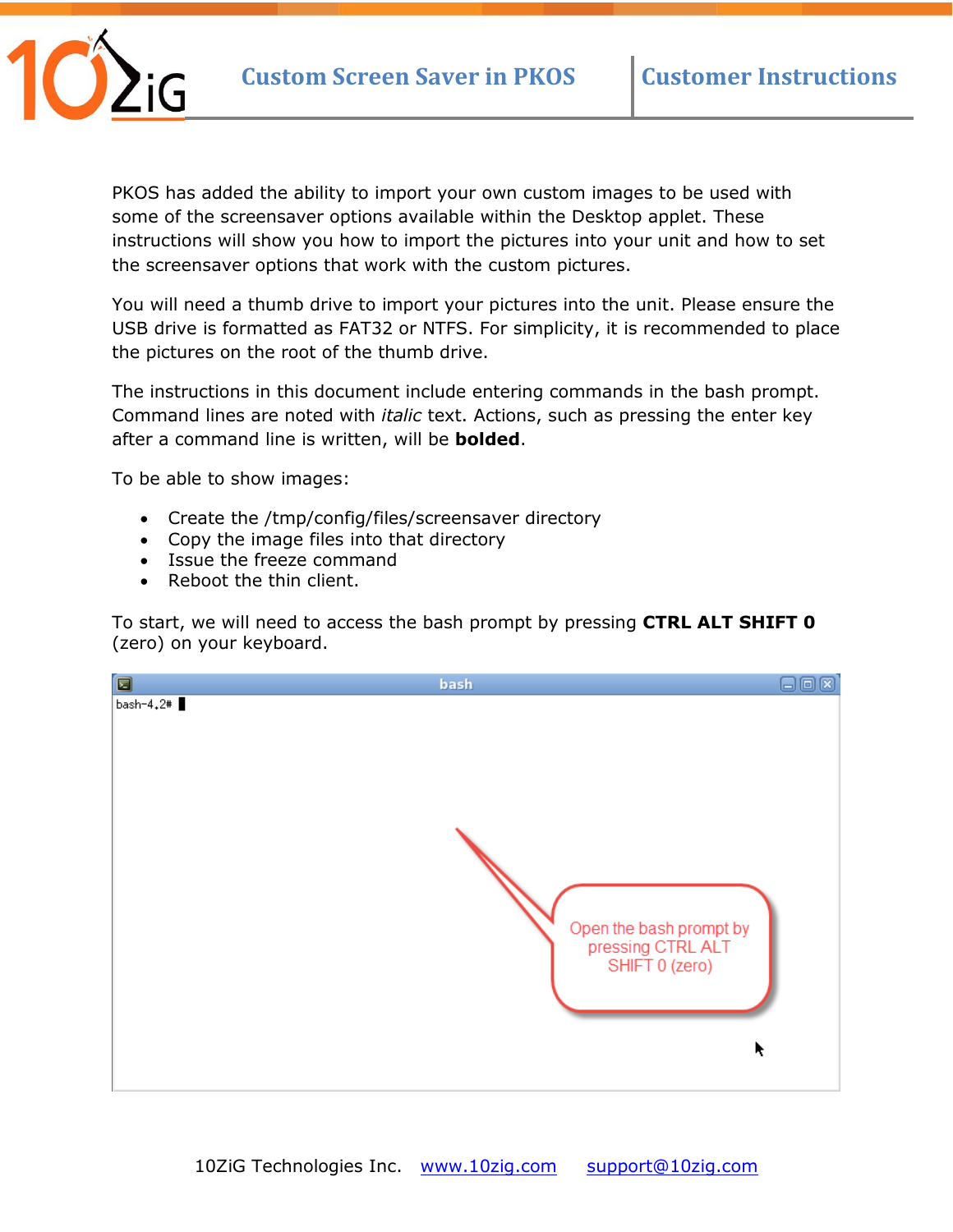

With the bash prompt open – we are going to create the **screensaver** directory in /tmp/config/files.

Enter the following command: *mkdir /tmp/config/files/screensaver* Press **enter** to create the directory.

| 회                                                                         | bash                                | $\Box$ o $\boxtimes$    |
|---------------------------------------------------------------------------|-------------------------------------|-------------------------|
| bash-4.2# mkdir /tmp/config/files/screensaver<br>bash-4.2# $\blacksquare$ |                                     |                         |
|                                                                           |                                     |                         |
|                                                                           |                                     |                         |
|                                                                           |                                     |                         |
|                                                                           |                                     |                         |
| k                                                                         |                                     |                         |
|                                                                           |                                     |                         |
|                                                                           |                                     |                         |
|                                                                           |                                     |                         |
|                                                                           |                                     |                         |
|                                                                           |                                     |                         |
|                                                                           | create the screensaver directory    |                         |
|                                                                           | using <i>mkdir.</i>                 |                         |
|                                                                           | mkdir /tmp/config/files/screensaver |                         |
|                                                                           |                                     |                         |
|                                                                           |                                     |                         |
|                                                                           |                                     |                         |
|                                                                           |                                     |                         |
| ≂                                                                         | bash                                |                         |
| bash-4.2# mkdir /tmp/config/files/screensaver                             |                                     | $\boxdot$ (a) $\boxdot$ |
| bash-4.2# cd /tmp/config/files/screensaver/<br>bash-4.2# <mark>pwd</mark> |                                     |                         |
| /tmp/config/files/screensaver<br>$bash-4.2$ #                             |                                     |                         |
|                                                                           |                                     |                         |
|                                                                           |                                     |                         |
|                                                                           |                                     |                         |
|                                                                           |                                     |                         |
|                                                                           | the cd (change                      |                         |
|                                                                           | directory) and pwd                  |                         |
|                                                                           | (print working                      |                         |
|                                                                           | directory) commands                 |                         |
|                                                                           | verifies the screensaver            |                         |
|                                                                           | directory was created               |                         |
|                                                                           | correctly.                          |                         |
|                                                                           |                                     |                         |
|                                                                           |                                     |                         |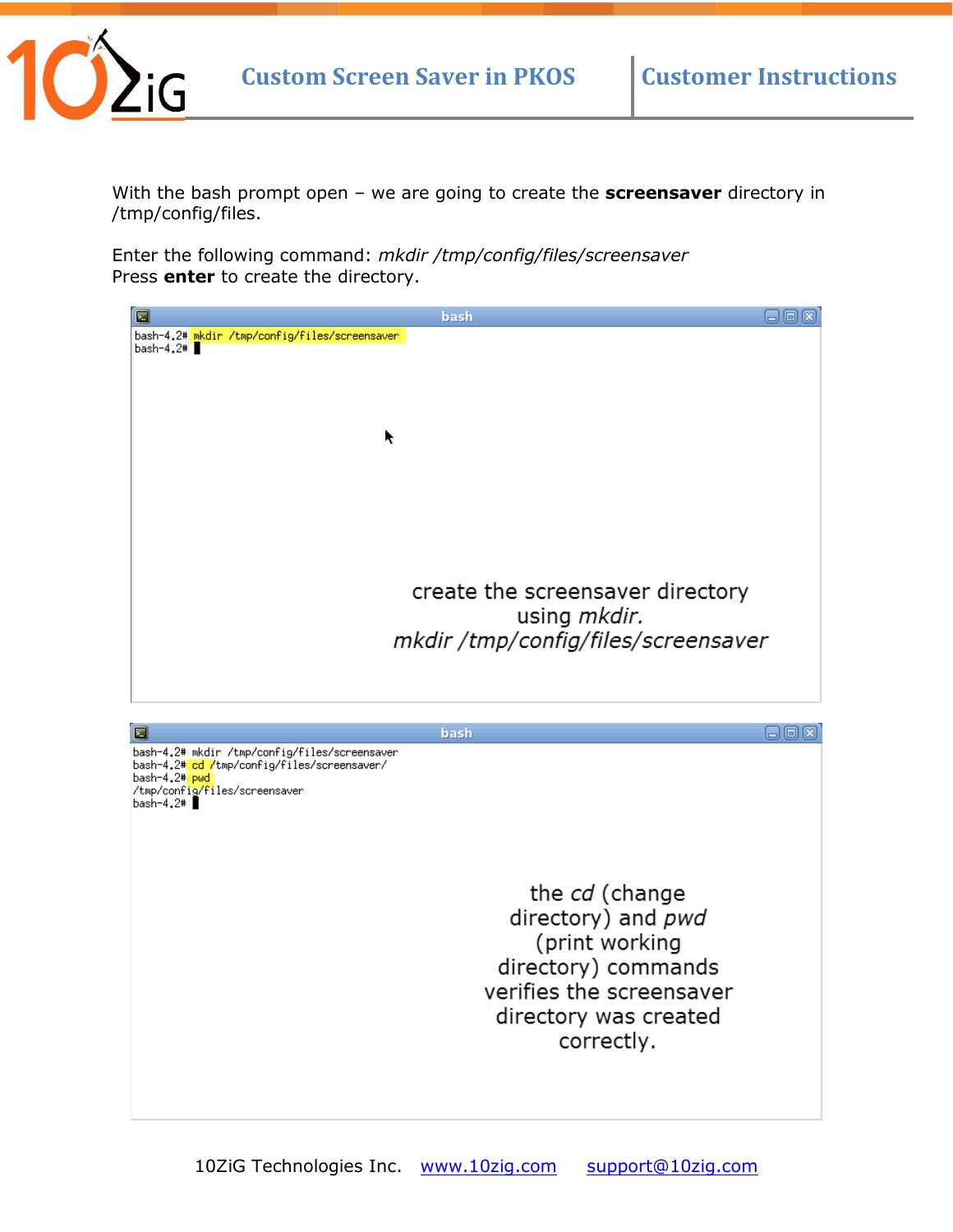

Plug your thumb drive into the unit, if you haven't done so already. Once the thumb drive is plugged in, verify the unit sees the drive as well as the images on the root by running the command: *ls /media/sdb1* **enter***.* 

After verifying the unit sees your drive and the image files, we are going to copy the images to the screensaver directory we just created.

Note: command lines and file names are case sensitive. If you are copying a single file you will need to know the full file name. entering part of the file name and pressing **tab** will auto complete it for you, if, no other files or directories resemble the part of the name that has already been typed. If you are copying multiple files that all have the same extension you can use the  $*$  as a wild card (see screenshot below). Or if there is nothing else on the USB drive except for the image files and there are varying extensions to each, then you can copy them over by doing a wildcard on each side (\*.\*).

Command: *cp /media/sdb1/*imagefilename.jpg */tmp/config/files/screensaver* **enter**

Note: if you did the change directory then you can replace /tmp/config/files/screensaver with a period (.)

Command: *cp /media/sdb1/*imagefilename.jpg *.* **enter**

日回风 bash bash-4.2# mkdir /tmp/config/files/screensaver bash-4.2# cd /tmp/config/files/screensaver/ bash-4.2# pwd tmp/config/files/screensaver/ bash-4.2# cp /media/sdb1/\*.jpg .  $bash-4.2$ #  $ls$ 10ZiG\_1920x1080.jpg 10ZiG\_LaunchPadCitrix.jpg Z9RFP.jpg desktopimage3.jpg v5Z5GYi.jpg xj1z2.jpg  $bash-4.2$ # copy the image files to the screensaver directory by using the cp command. use /s to verify the files were copied correctly.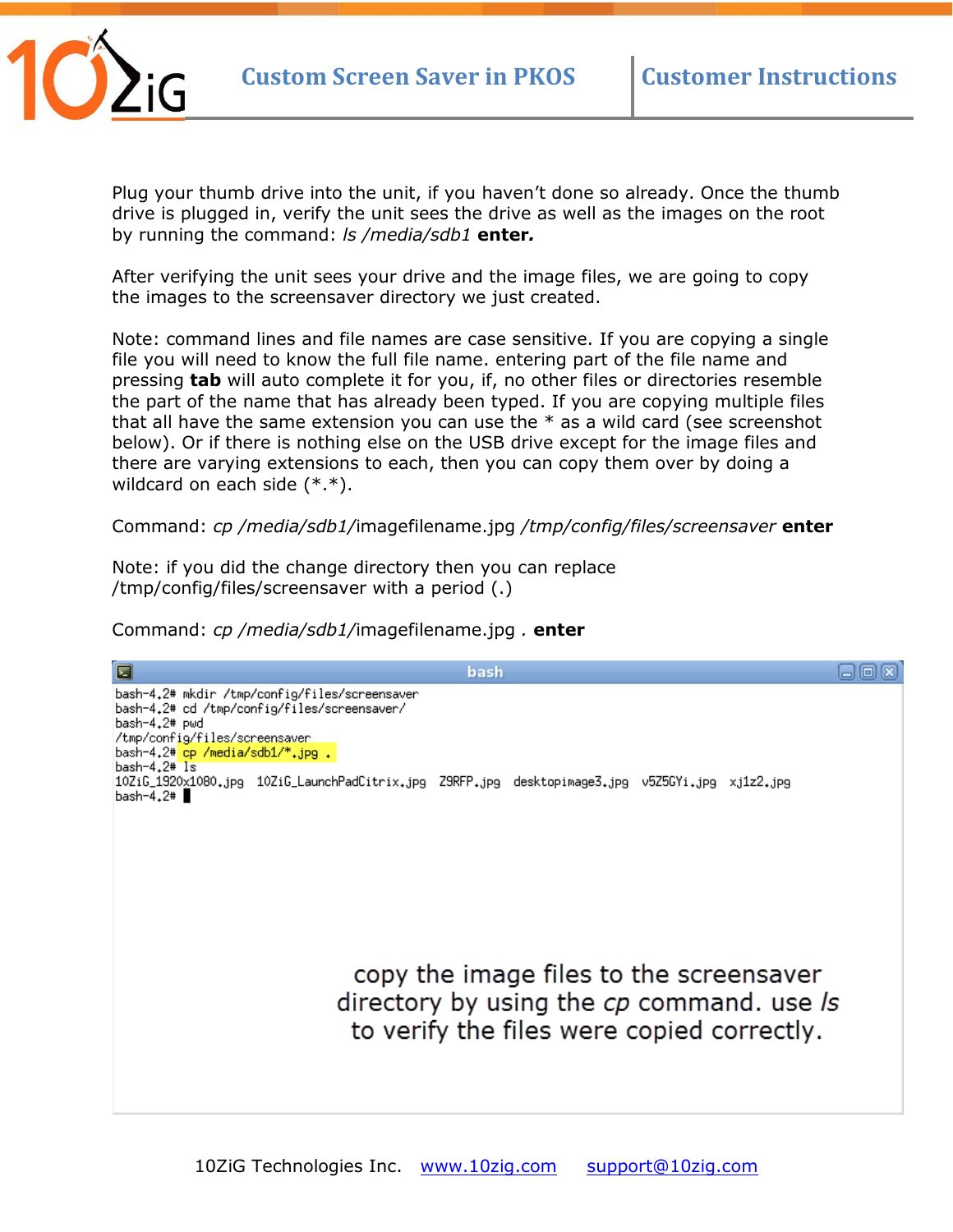

Now that the screensaver directory is created and the image files that you want to use for your screensaver are copied to that directory, we want to save the configuration and reboot the unit.

## **Ensure you have closed any active connections before continuing.**

## Command: *freeze* **enter** *reboot* **enter**

| Ξ                                              | bash | ⊏ |
|------------------------------------------------|------|---|
| bash-4.2# freeze                               |      |   |
| Saving configuration data                      |      |   |
| Configuration data has been successfully saved |      |   |
| bash-4.2# reboot                               |      |   |
|                                                |      |   |
|                                                |      |   |
|                                                |      |   |
|                                                |      |   |
|                                                |      |   |
|                                                |      |   |
|                                                |      |   |
|                                                |      |   |
|                                                |      |   |
|                                                |      |   |
|                                                |      |   |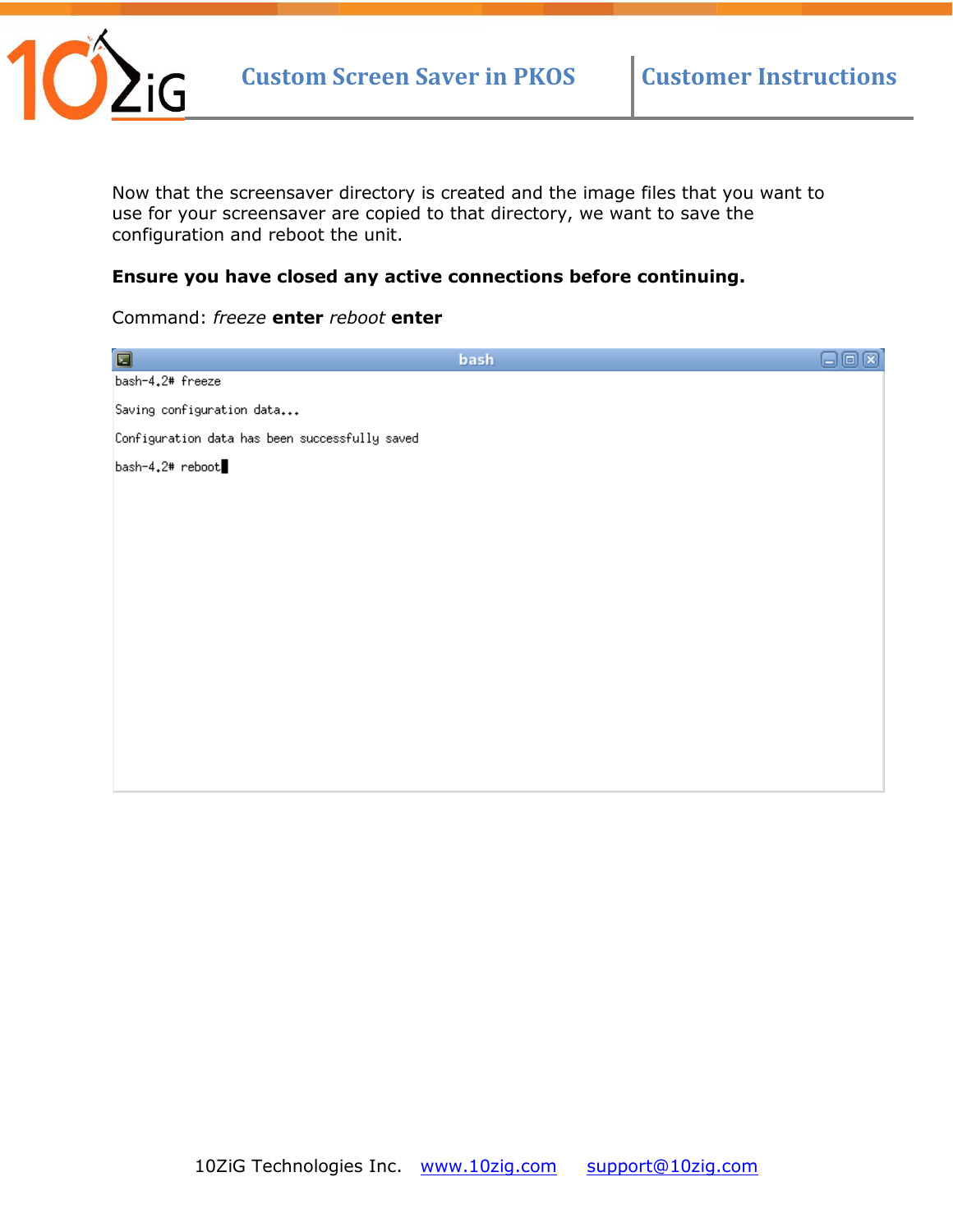

After the unit has been rebooted, go to the Desktop applet within Terminal Properties. Enable the screensaver option by selecting a screensaver option. Optionally, you can set a password when coming out of the screensaver with the Use Password option.

The following options will now be listed for you to use with your custom screensaver images:

| $\overline{\mathsf{o}_s}$                                              |                       | <b>Desktop Properties</b> |                          | $\overline{\circ}$ |
|------------------------------------------------------------------------|-----------------------|---------------------------|--------------------------|--------------------|
| Appearance<br>Advanced                                                 |                       |                           |                          |                    |
| Theme:                                                                 | Wallpaper/Background: |                           |                          |                    |
| $\blacktriangledown$<br>10ZiG                                          | Position              | Stretch                   | $\overline{\phantom{0}}$ |                    |
| View in Preview                                                        | Color:                | Custom                    |                          |                    |
| Screensaver:                                                           | Wallpaper:            | Browse                    |                          |                    |
| blank<br>$\blacktriangledown$<br>$\blacktriangle$<br>blank<br>carousel | □ Display Wallpaper   |                           |                          |                    |
| deco<br>distort                                                        |                       | Preview Desktop           |                          |                    |
| eruption<br>fiberlamp<br>fontglide<br>glslideshow<br>gitext<br>helix   |                       |                           |                          |                    |
|                                                                        |                       |                           |                          | OK<br>Cancel       |

Carousel, distort, glslideshow, ripples, spotlight, and twang.

Select the screensaver option you would like to use. Once you have selected an option, press OK at the bottom right of the window. Reboot the unit one last time to update all the files and settings within your firmware.